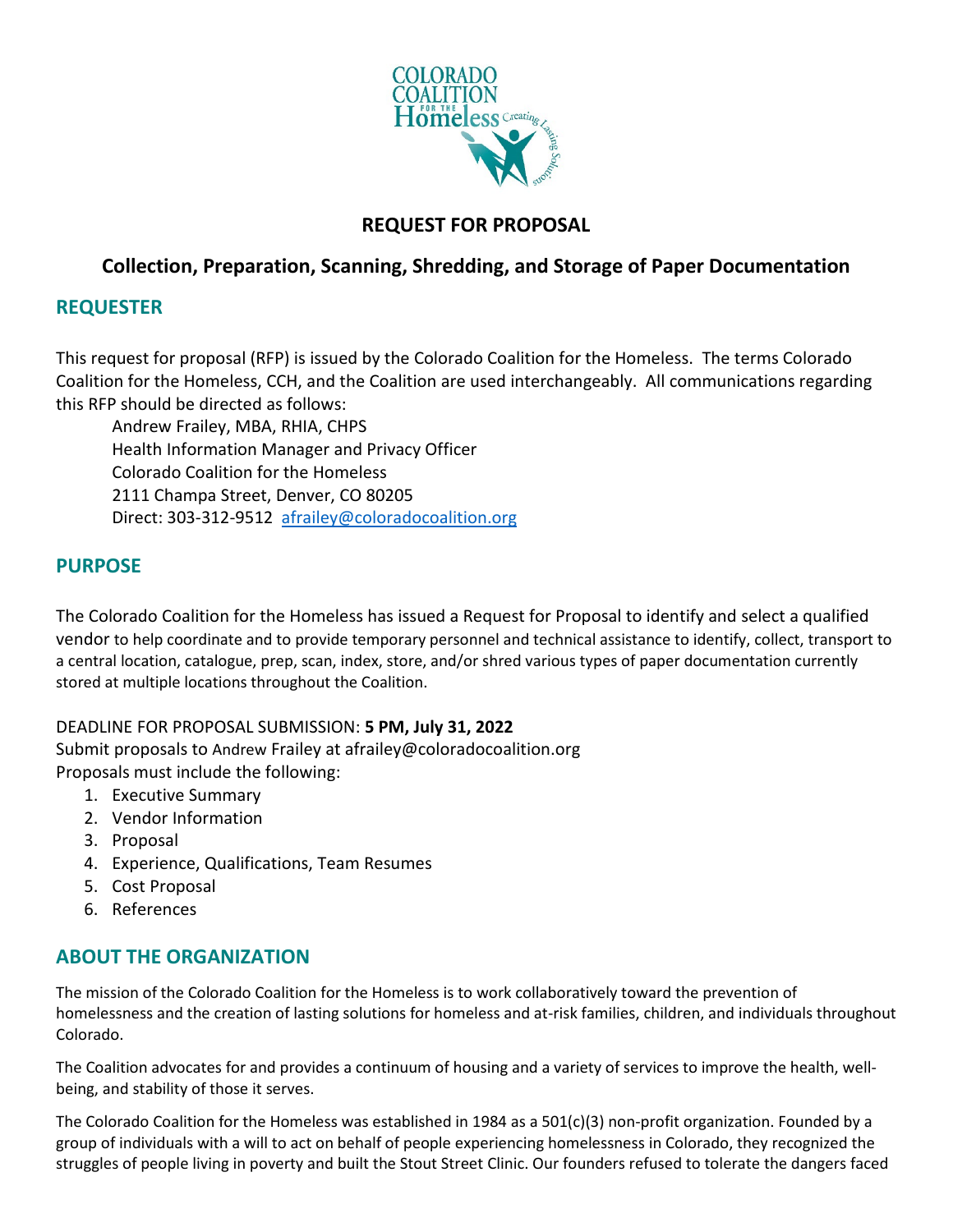by people sleeping in their cars, tents, or on the streets and worked diligently to provide the health services and compassion necessary in a changing world. This value has withstood the test of time with our staff and board members to always put our clients and patients first in all we do.

Over our 35-year history, we have grown as leaders in the development of housing, healthcare, and supportive services for people experiencing homelessness in Colorado. We carved the pathway in sometimes treacherous territory for our most vulnerable citizens who experience chronic homelessness, mental health issues, and severe trauma, and maintained our charge to always work for justice for all people.

We opened our first transitional housing building, the Ruth Goebel House, in 1988, shortly after our founding, when it became apparent homelessness would not disappear anytime soon. Since then, we have opened 18 other properties and soon will break ground on the 20<sup>th</sup> property to provide housing for people experiencing homelessness in Colorado.

In 2015, Stout Street Health Center (Health Center) replaced the Stout Street Clinic in what would become a nationally recognized and respected innovation in healthcare. The health Center fully integrates patient-centered, traumainformed medical and mental healthcare, substance treatment services, dental and vision care, social services, and supportive housing to more fully address the spectrum of problems people experiencing homelessness bring to their medical providers. The health Center provides integrated health care for 13,000 men, women, and children at risk of or currently experiencing homelessness each year and continues to add new programs to best care for our patients.

CCH staffs more than 700 employees, volunteers, interns, and transitional workforce members. Our diverse workforce has wide-ranging skills and experience using information technology. Job reliance on technology varies by position as well.

#### **Health Information Management/Quality Assurance Department**

Health Information Management (HIM) at CCH has grown organically and reactively over the years to meet the growing needs of the organization. Currently, the HIM operation is comprised of The Health Information Manager and Privacy Officer, two FTE Health Information Specialist, and one FTE Health Information Technician. Due to the small size of the department, assistance is needed to complete this largescale project, which we estimate to take approximately one (1) calendar year.

Health Information Management is part of the Quality Assurance Department, which is additionally comprised of the Evaluation and Outcomes Team, Information Services, and Compliance and Quality Assurance. The department is staffed by 30 FTE and led by the Chief Quality and Information Officer.

### **PROJECT OVERVIEW**

The objective of this project is to identify and select a qualified vendor to supply the indicated staffing and technical expertise for the Colorado Coalition for the Homeless (CCH). It is the intent of this RFP to solicit proposals from all interested vendors possessing expertise to provide a solution to accommodate the needs of CCH, within the guidelines established in this RFP.

The Colorado Coalition for the Homeless is committed to the fair and equitable treatment of all entities seeking to do business with us. Accordingly, preference may be given to entities that are underrepresented in the procurement process, including qualified small and minority businesses and women's business enterprises [, veteran-owned businesses, and businesses that actively employ people with disabilities] ("underrepresented enterprises"). Such preference may include but is not limited to active solicitation of underrepresented enterprises; division of total requirements, where economically feasible, into smaller tasks or quantities to permit maximum participation by underrepresented enterprises; where feasible, establishing delivery schedules which encourage participation by underrepresented enterprises; using the services of the Small Business Administration, the Minority Business Development Agency of the Department of Commerce, or other qualified organizations; and/or taking other appropriate actions in the Coalition's sole discretion.